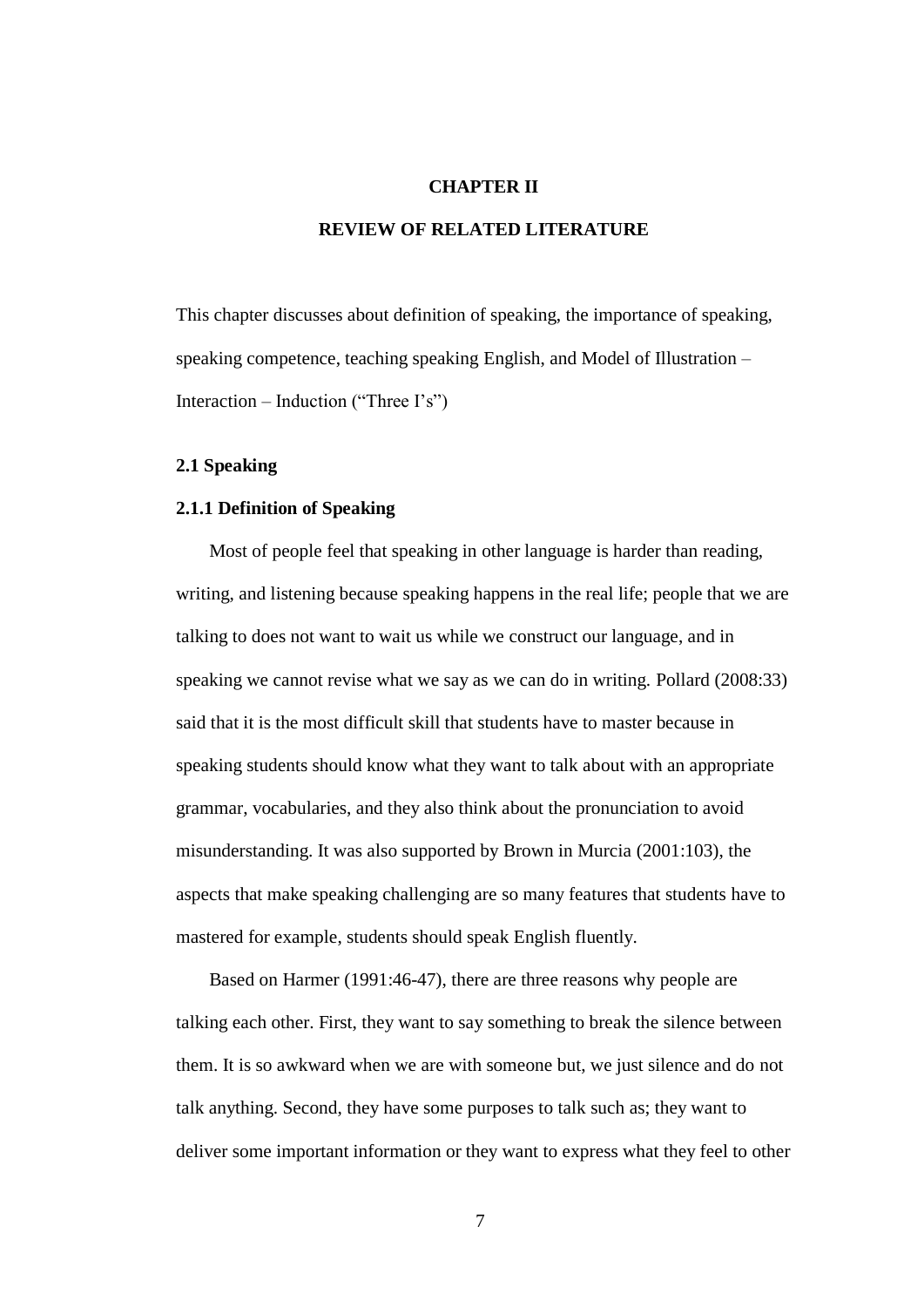people. Third, to get the communicative purpose they select the appropriate words that were appropriated for them to communicate with other people.

According to Levet in Bygate (1987) there are four main processes in speaking production: **Conceptualization** is planning about the content based on our background knowledge, our understanding about the topic, when we speak, and what patterns that we should use. Second was **Formulation**. In this step, we find the words and phrases, construct them, and put the appropriate grammatical markers to deliver the messages. It is also needed preparation of sound patterns in each word to avoid pronunciation errors. The third is **Articulation.** In English, the lips, tongue, teeth, alveolar palate, velum, glottis, the shape of mouth, and breath are controlled to produce perfect articulations and sounds. The last process is **Self – monitoring**. It is focused on speaker being able to identify and correct some language errors by them self.

Bygate (1987) said that speaking is reciprocal type. It means that people can contribute in the conversation at the same time and respond them. Here, speakers can face each other so they know how their attitude while they speak and give their attention to the conversation, whether they are polite when they have interaction or the pay attention to you. This usually calls face to face interaction.

In conclusion, the situation of speaking is direct situation where people can show politeness by constructing words well and do not spend a lot of time to correct errors when they deliver the messages that make the interlocutor wait for a moment.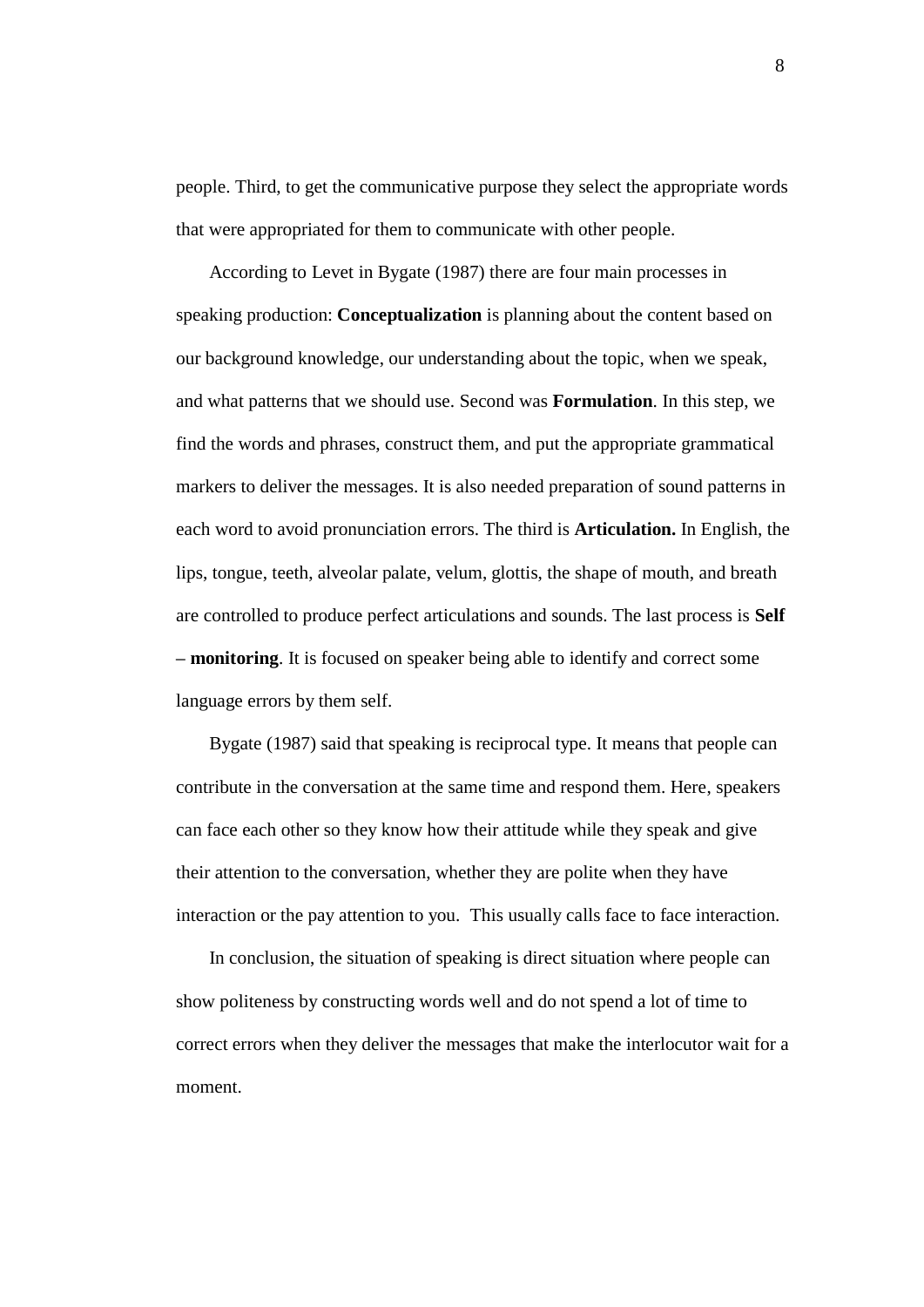## **2.1.2 The Importance of Speaking**

Zaini (2013) stated people as social persons always share their thoughts, ideas, and information to others by speaking. For examples, sometime interlocutor has some information that we do not have, therefore we can exchange our thoughts or ideas with others to make us more update about the world situation. The other examples, if we need some help or ask something to other people we can tell it to them directly. From those examples we can conclude that speaking activities have an important part in human life.

Based on Ramelan in Zaini (2013), people always speak language as long as they life. It means that speaking is very important in foreign language capability. Speaking foreign language capability can assess from speakers' performance and their capability in using language.

According to Qureshi (upload.wikimedia.org), language is a communication tool where people can share their ideas and they can know the interlocutor"s ideas. Language becomes ordinary script without verbal communication. People use language in variety of situations; formal situation and non-formal situation. People should speak correctly and affectively to avoid misunderstanding and problems in communication with interlocutors. Speaking is important for people in their career success and improves person"s life style too.

#### **2.1.3 Speaking Competence**

According to Zaini (2013), speaking skill consists of the use of language in real situation and the ability in producing and understanding the utterances. It is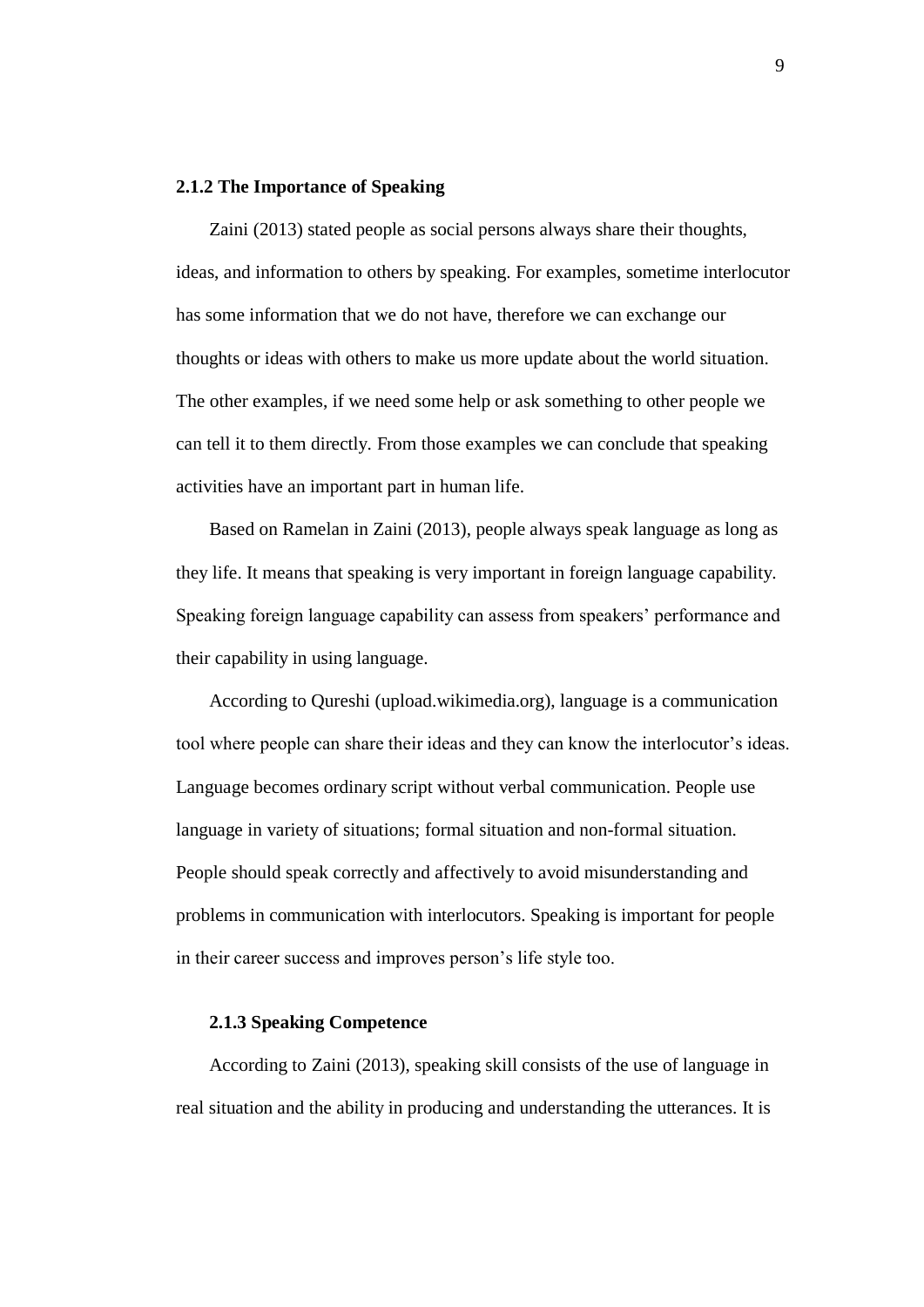composed by coherency sound which is produced by muscle and mental aspect and the ability to arrange the meaningful words with correct sounds.

Zaini (2013) also stated that students' speaking skill can be measured based on five competences:

a. Pronunciation

Based on Oxford, pronunciation is the way in which person pronounces a particular words or sounds of language. Whilst, Horby in Zaini (2013), pronunciation is the way how language spoken is which consists of accent, stress, and intonation. In other word, we can conclude that pronunciation is the way person pronounces a particular words or sounds of language which consists of accent, stress, and intonation.

b. Grammar

Grammar is a rule in constructing and changing form of words into good sentences in a right situation. Students have to be taught to make them speak fluently.

c. Vocabulary

Vocabulary is the words that person knows and use to communicate with other person. Many vocabularies known by students, it will help them to speak well.

d. Fluently

Hornby in Zaini (2013) stated that students are able to speak smoothly and easily. While in Oxford dictionary, fluency means person can speak a language to express their feeling in a smooth and skilful way. So we can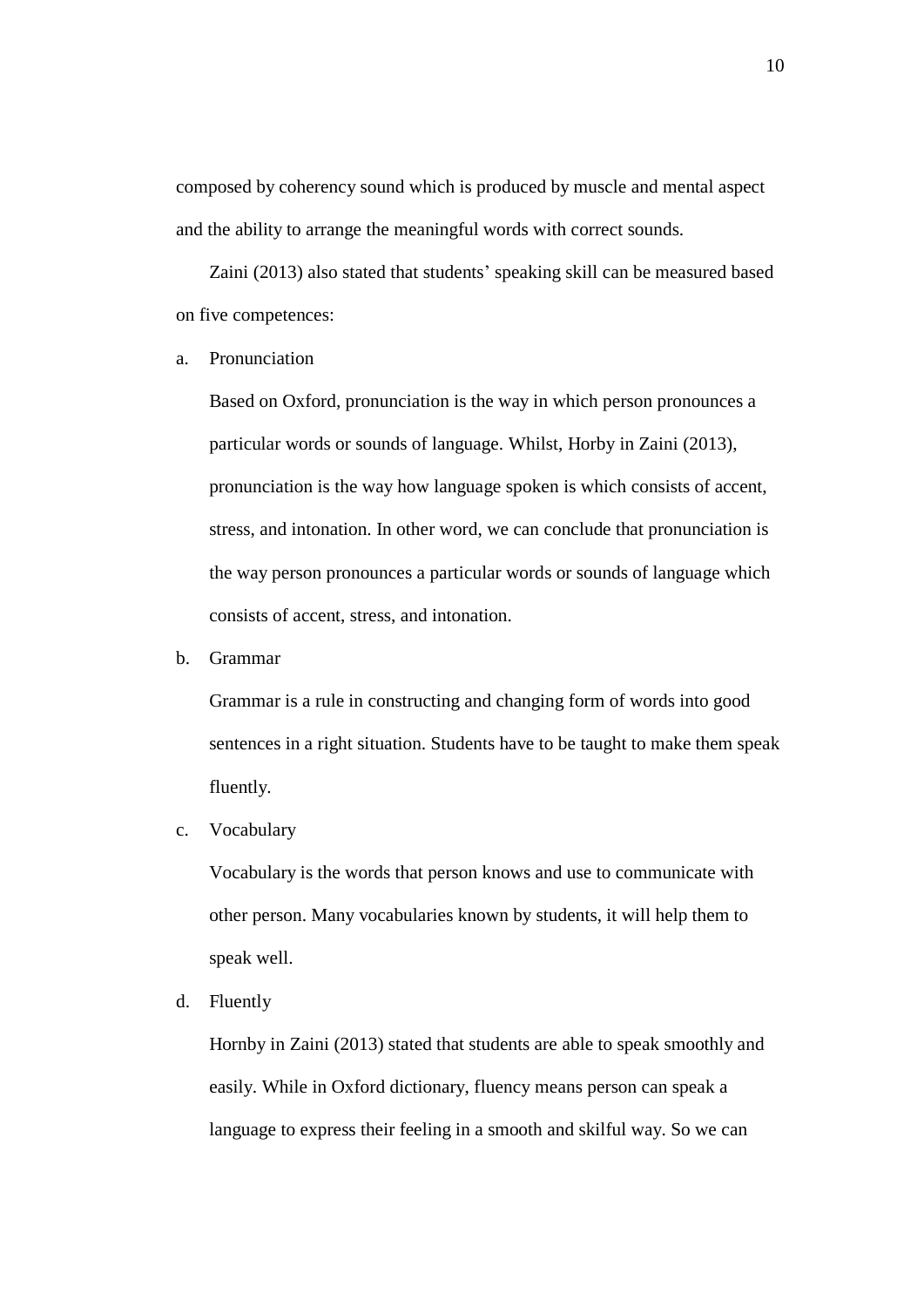conclude that fluent in speaking is a person"s speaking ability to express their feeling smoothly and in skilful way.

e. Self – confidence

Self – confidence is an important thing in learning speaking process. Students who have a good pronunciation, good grammatical skill, have a lot of vocabularies usually have excellent self – confidence.

### **2.2 Teaching Speaking English**

In daily activity, people use language to communicate especially in speaking form in order to share and get information. Most of students feel that speaking is more difficult than other skills because they have to think the idea, grammar, pronunciation, and appropriate words directly in limited time. Whereas according to Nunan in Trihandaya, speaking is the important factor for people or students to learn second or foreign language, and the success can be seen by the ability of language conversation. Thus, it is very important to teach speaking for students to help them communicate especially in English with other people in the world.

Students have to learn speaking English skill because English is a world language that has a big impact in student's future to get a job easily. For many years, teacher usually does repetition of some words or memorizing a dialogue and asks students to present it in front of the class in teaching English speaking class. But, the mean goal of teaching English speaking is to improve students" English speaking skill on behalf of express their ideas or thoughts or exchange knowledge to other people in the world without any misunderstanding. According to Febriyanti (lmu-efgp.unlam.ac.id), teaching speaking for EFL helps students to: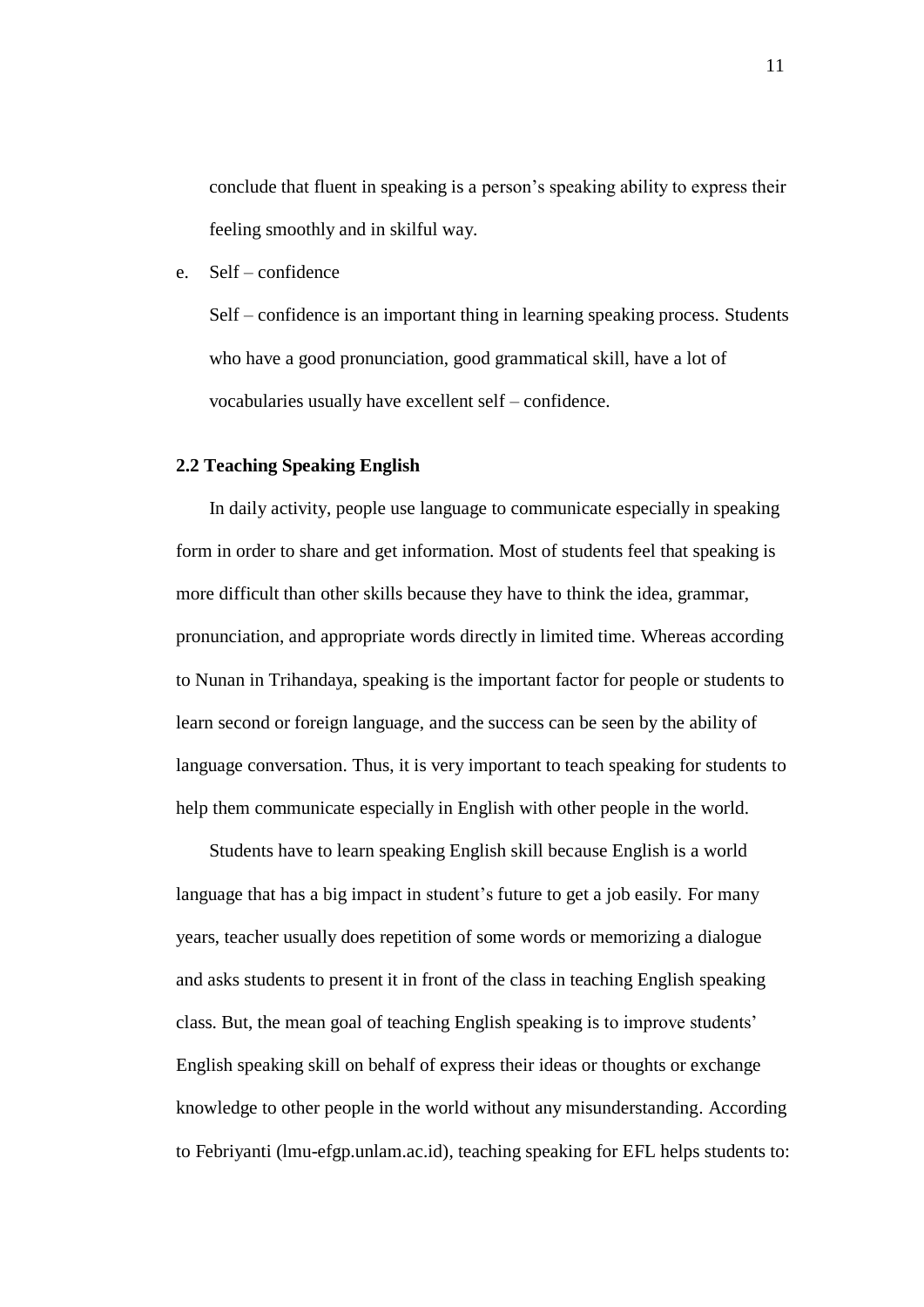- Produce English speech sounds and sound patterns
- Use second language word and sentence stress, intonation patterns, and rhythm.
- Select the appropriate word and sentence depend on the situation, subject, and subject matter.
- Manage their thought or idea in meaningful and logical sequence.
- Expressing values and judgments by using English.
- EFL learners are able to use language directly and self-confidently with few unnatural pauses which are called fluency.

It is also supported by Lindsay and Knight (2006), as a productive skill, speaking concentrated to make students produce sounds, phrase, and grammatical structure from the activity that has been controlled by teacher.

From the explanation above we can conclude that speaking requires students to not only learn about how to produce specific point of language such as grammar, pronunciation, or vocabulary, but also they have to understand the time, reason, and the way producing language.

From the explanation above, teacher should motivate students to communicate through English by create a creative and fun speaking teaching learning process. By fun and joyful speaking learning process can make students are more interesting and engaging the speaking learning process, therefore students can understand how, when, and why they speak English easily.

There are five principles for teaching speaking. They are: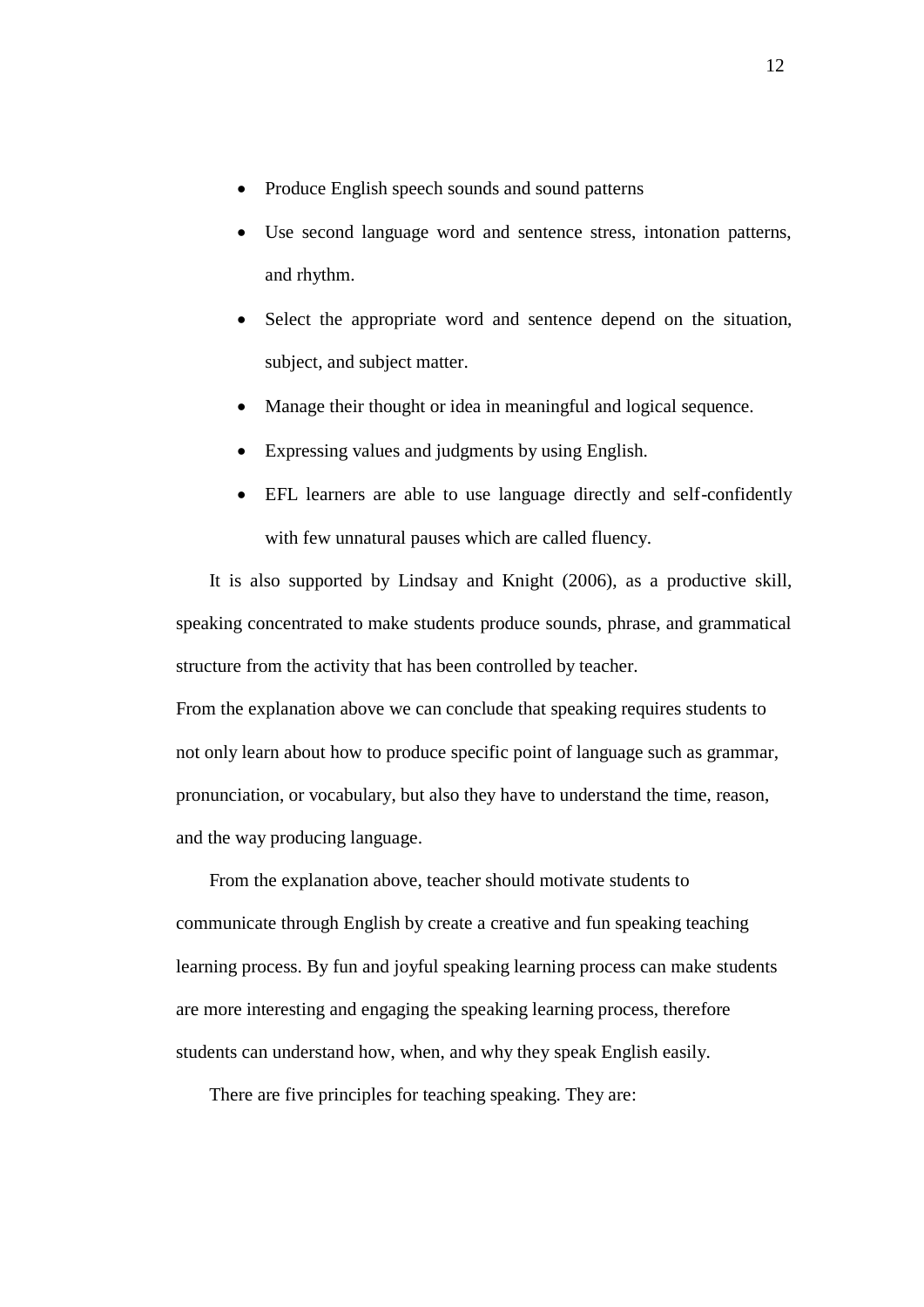1. Be aware of the differences between second language and foreign language context.

A foreign language (FL) context is where the target language is not language in society communication (e.g., learning English in Indonesia). Here, students have little opportunities to practice their speaking ability outside the classroom. Sometimes, foreign language learners go abroad where they can practice their target language.

A second language (SL) context is where the target language is language in society communication. Immigrant, international students, and refugees who arrive in new country in another are included in second language learners.

2. Give students practice both fluency and accuracy.

Fluency is where speaker communicates language smoothly, quickly, and confidently with few hesitation, false start, and word search. Accuracy is where students' speech correcting with what people say in the target language. Teacher should give opportunity to the students to develop their both fluency and accuracy by uninterrupted them when they make some oral mistakes. Teacher should also give explanation that makes some mistakes in learning new language is a normal.

3. Provide opportunities for students to talk by using group work or pair work, and limiting teacher talk.

Some researches declared that teacher have  $50 - 80$  percent role of talking in the classroom. It is important for teacher to give opportunities to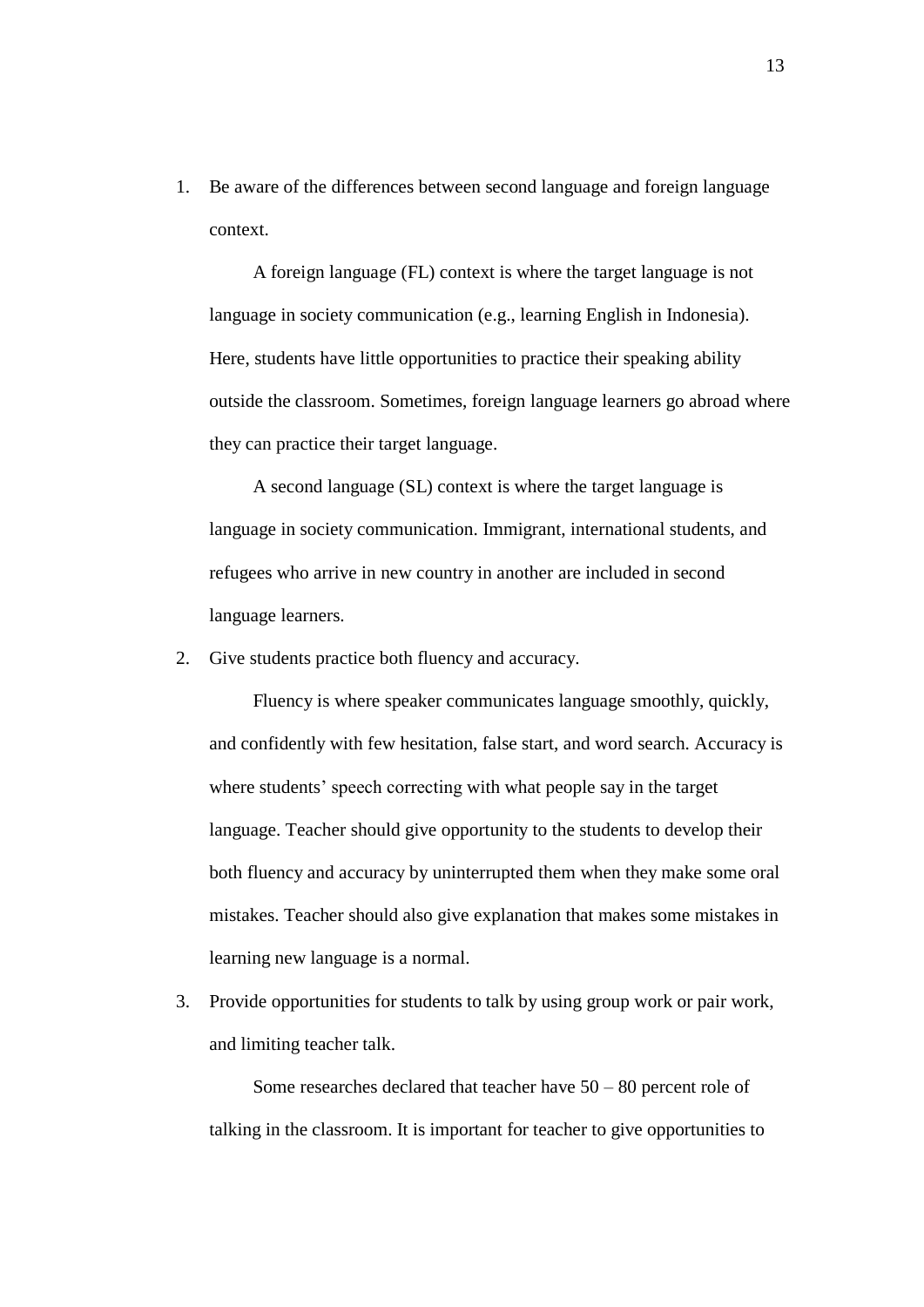the students to practice their speaking ability and realize how much part of the teacher to speak in the class.

Group work or pair work activities can be used to increase the amount of time that learners get practice speaking in target language during the lesson.

4. Plan speaking tasks that involve negotiation for meaning

Negotiation for meaning is a communication in target language in order to trying to understand and make our self understood. It involves checking to see whether you"ve understood what someone has said or not, then clarifying your understanding, and confirming that someone has understood your message.

5. Design classroom activities that involve guidance and practice in both transactional and interactional speaking.

Interactional is communicating used for social purposes. Transactional include getting thing done and exchanging for good or not good services. Teacher should put interactional and transactional purposes in the speaking learning activity in the classroom.

From those principal we can conclude that teacher should provide a real – life communication, authentic activities, and meaningful tasks that can reflect the situation outside the classroom, so it can help EFL students to improve their speaking English skill.

Based on Sasmedi (2003), the principle of teaching speaking English at senior high school is all the processes should be communicative in order to when they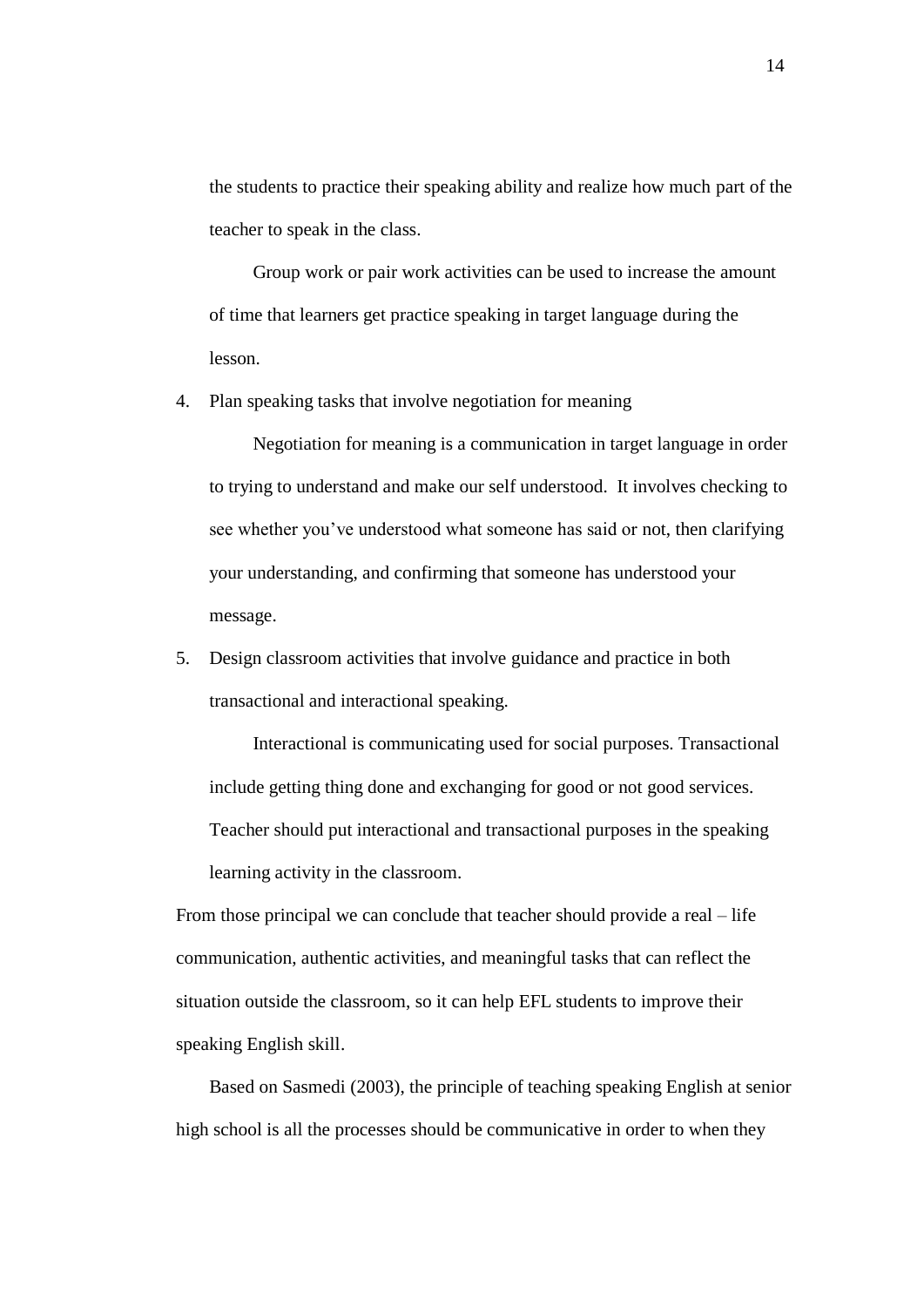graduate they will face the real life to find job or they continue they study to higher level. For that reason, the teacher should find a new model of teaching speaking English to increase students' speaking skill.

# **2.3 Model of Illustration – Interaction – Induction ("Three I's")**

Students are taught to speak in a foreign language because it is important for their future. Based on Bocale (www.humnet.unipi.it), students have to get a cultural awareness which can be reflects real features of the spoken language.

McCarthy in Bocale (www.humnet.unipi.it) said that there is a greater emphasized on English teaching speaking skills, it is a paradox that spoken language used is helped by written language. the best method would useful to help students learn natural spoken and to help them to become observers of the grammar in natural context. The shortages of the traditional methodology Presentation-Practice-Production ("Three P's") become evident that it is impossible for the teacher to teach students about the features and function of spoken English.

There is an alternative methodology which can help students to learn speaking English and can help teacher to teach easily. Illustration – Interaction – Induction ("Three I's") is recommended. There are three steps in this method. First is illustration, Bocale (www.humnet.unipi.it) explained that in this stage students are asked look at real features of language which is taken from the authentic text. This stage can motivate students to learn speaking English.

Second is interaction, it is involving talk among students and teacher about the use of language and the meanings through observation and class discussion.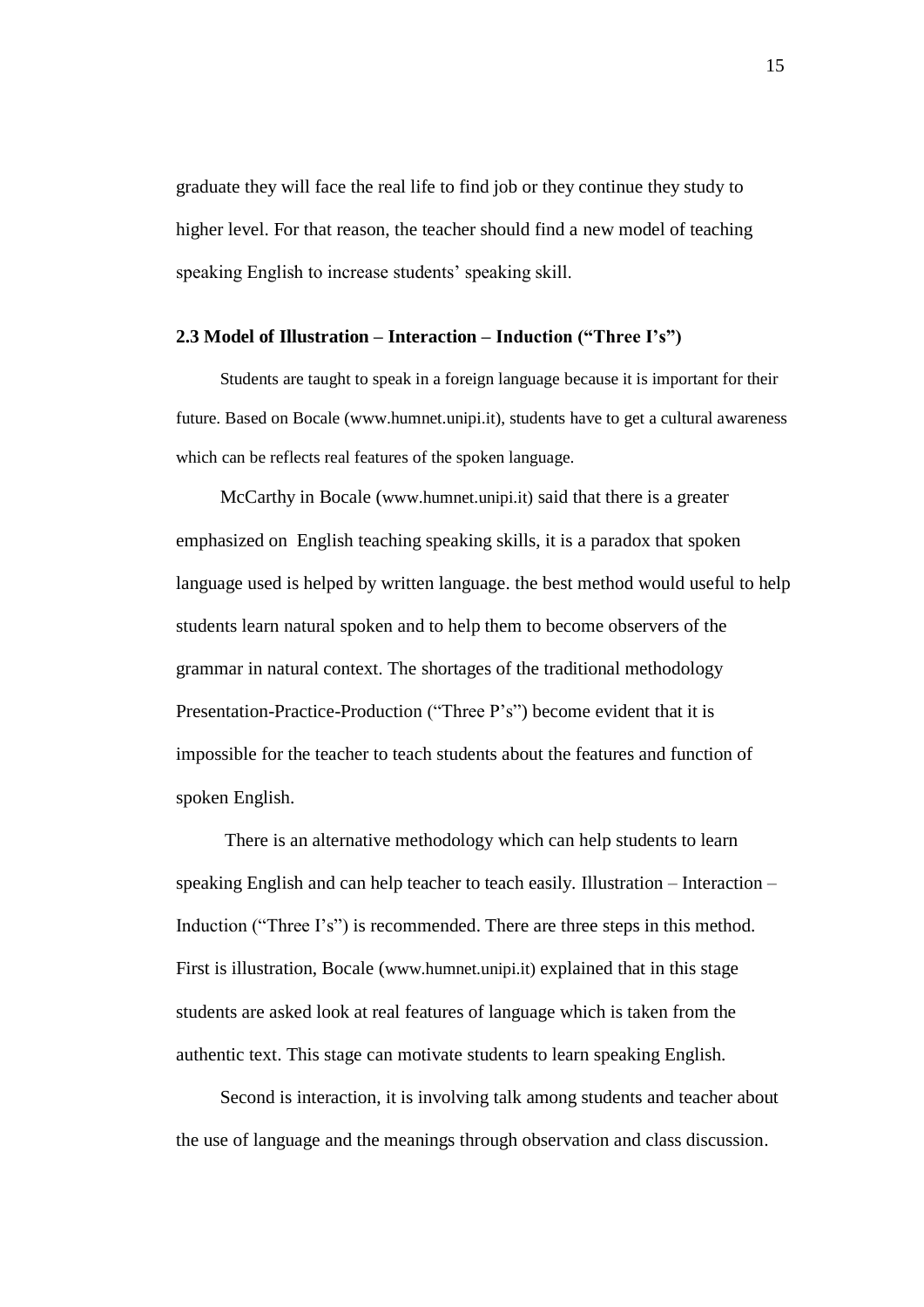Here, students can discuss certain feature of the context like; where and when the dialogue happen, who is involve in the dialogue, why they talking, what the talking about, what form of language that they use, etc. From this step, students can comprehend and formulate the rules of spoken English. It is also shows that teacher competent in guiding students in the English speaking learning process. Classroom also gives opportunities for among the students and teacher.

The last step is induction. In this stage, Students are support to conclude about the language that speakers choose.

So, from the explanation above, "Three I's" is one of teaching speaking method that contain three stages where they oblige the students to be more active and observe the language by them self while the teacher only as a guide. From the three steps above, Illustration – Interaction – Induction ("Three I"s") method can improve the students" speaking English skill. By that method, students can know and understand about the way in which the target language is used in communication. They can learn speaking English in easy way and they will not bore with that method because they do interaction with their teacher and friends in a class. In "Three I's", not only the teacher gives an advice in learning process to the students, but also students can give their opinion or understanding to their friends and teacher in the class. So, the students can learn speaking English easily and they can understand about the features of language well. 'Three Is' has substantial potential in accuracy, fluency, and naturalistic conversation and communication for EFL students.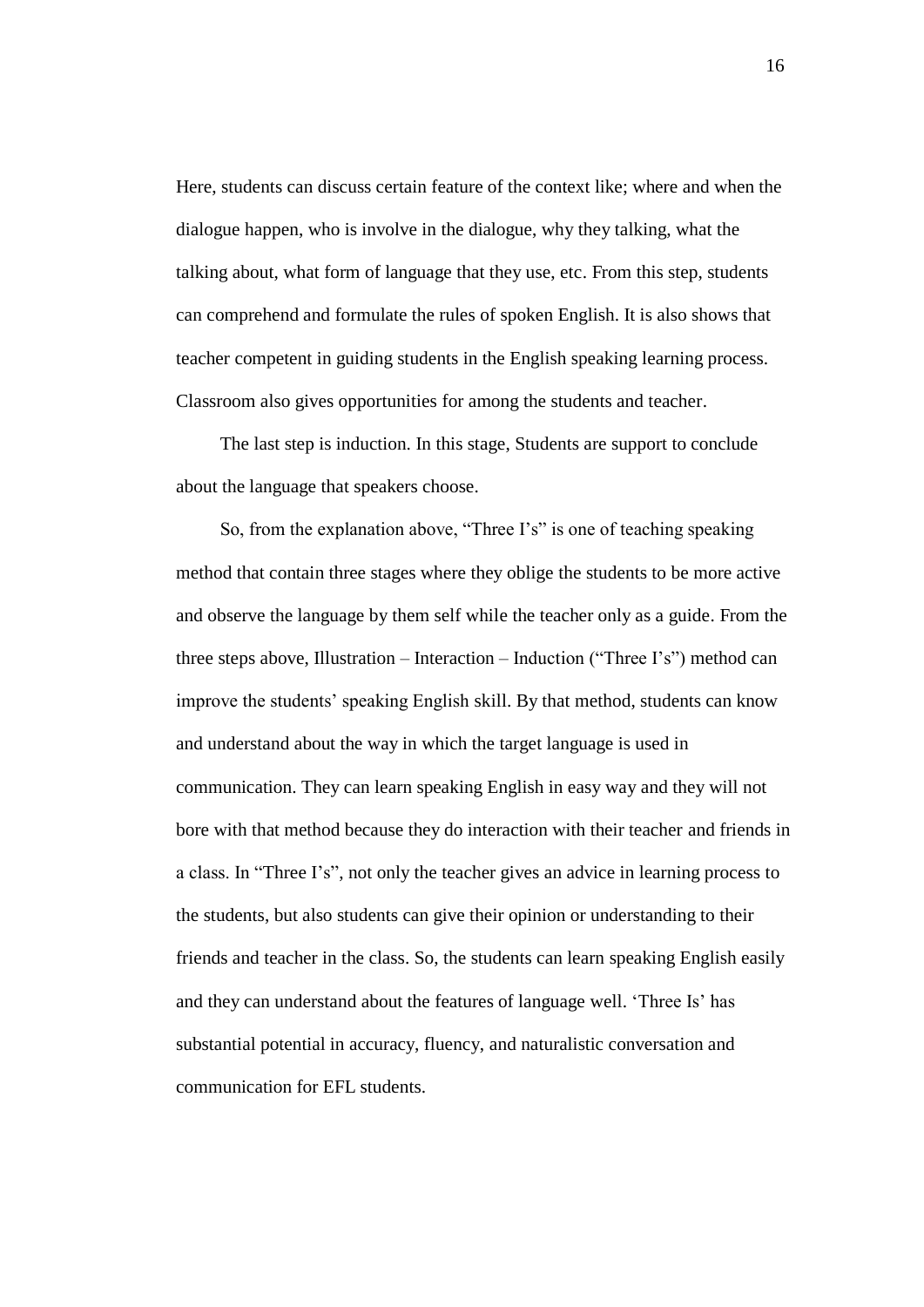# **2.3.1 Teaching speaking by using Illustration – Interaction – Induction ("Three I's") method**

The first stage of "Three I's" is Illustration. Based on Mc Carthy in Bocale (www.humnet.unipi.it), Illustration means learners look at the real context of language. Here, teacher gives the illustration about the expressions of making suggestion, the expressions of asking suggestion, the responds of accepting or declining suggestion, expressions offering something, and the responds of accepting or declining offering something. The illustrations are in authentic text and audio of native speakers" conversation forms. Teacher asks the students to listen the dialogues and pay attention to the pronunciation, intonation, fluency, and the grammatical structure. This step is in order to make the students know the grammatical structures from the authentic text and know how to pronounce the words, how to speak with intonation and fluency like a native from listen the audio.

Second is Interaction, where the teacher and learners analyze the language together. Teacher gives some questions about who, what, where, how, and why they speak to the students related to the text or audio given. Here, the teacher interacts with the students in order to lead them understand the topic, the language use, the pronunciation, the fluency, and also the intonation. Students may practice their speaking ability with their friends in the class. They make a dialogue about the topic and present it in front of the class using a good pronunciation, intonation, and fluency like teacher illustrated before. In this step, students are asked to be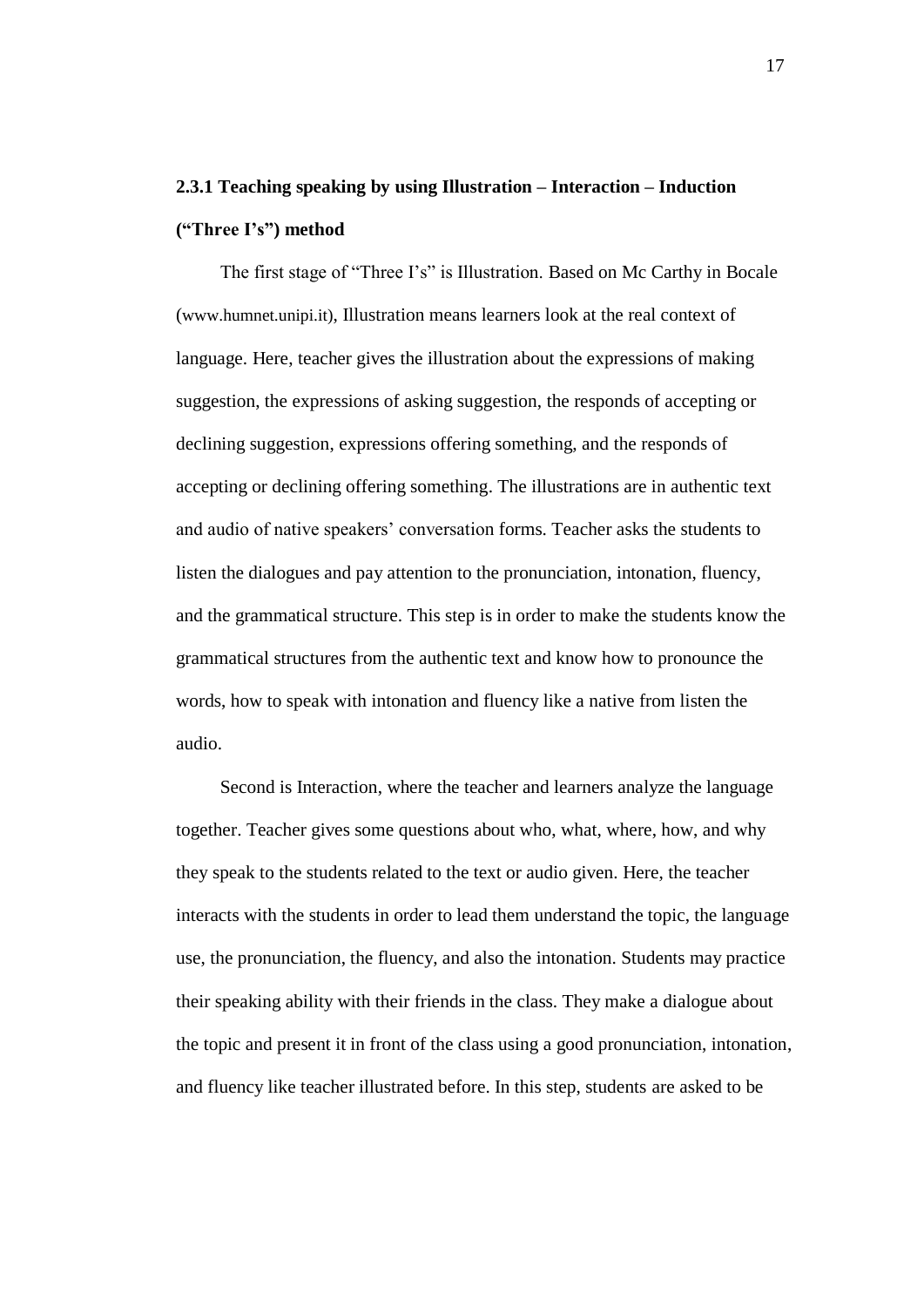more confident to speak English. At this point teacher can know how far they understand the topic and how good their speaking skill.

Last stage is Induction. Here, the conclusion of the language discussion is drawn. The students can conclude the topic that they have discussed before. They can understand time, reasons, and how they produce language. Here, the teacher as a guide to guide them concludes the topics.

## **2.4 Review of Previous Study**

In conducting this study the researcher relates the study with the previous studies done by Howard and Bocale.

According to Howard (www.matsda.org) in his journal " *A Discourse Approach to Teaching Modal Verbs of deduction"*, he used Illustration-Interaction-Induction method to EFL and EAP students to teach modal verbs. He found that "Three I"s" method was useful for passive, past perfect, past continuous, and verbs for reported speech. He also said that the students did not only thought about the grammatical structures but also the reason and how they use language in particular context.

Another study was conducted by Bocale (www.humnet.unipi.it) in his journal "*Interaction and Language Learning: An Investigation Into Mc Carthy's "Three I's" Pedagogical Modeling"*, he did research from all journals like journal from Tomlison, Mc Carthy, Vygotsky, Wood, Bruner, & Ross, Anton, etc, he found that "Three Ps" should be replaced with "Three Is" method and he also said that Three Is' is working in an adults class and upper-intermediate learners who have linguistics competence to interact, and also it can motivate them to learn English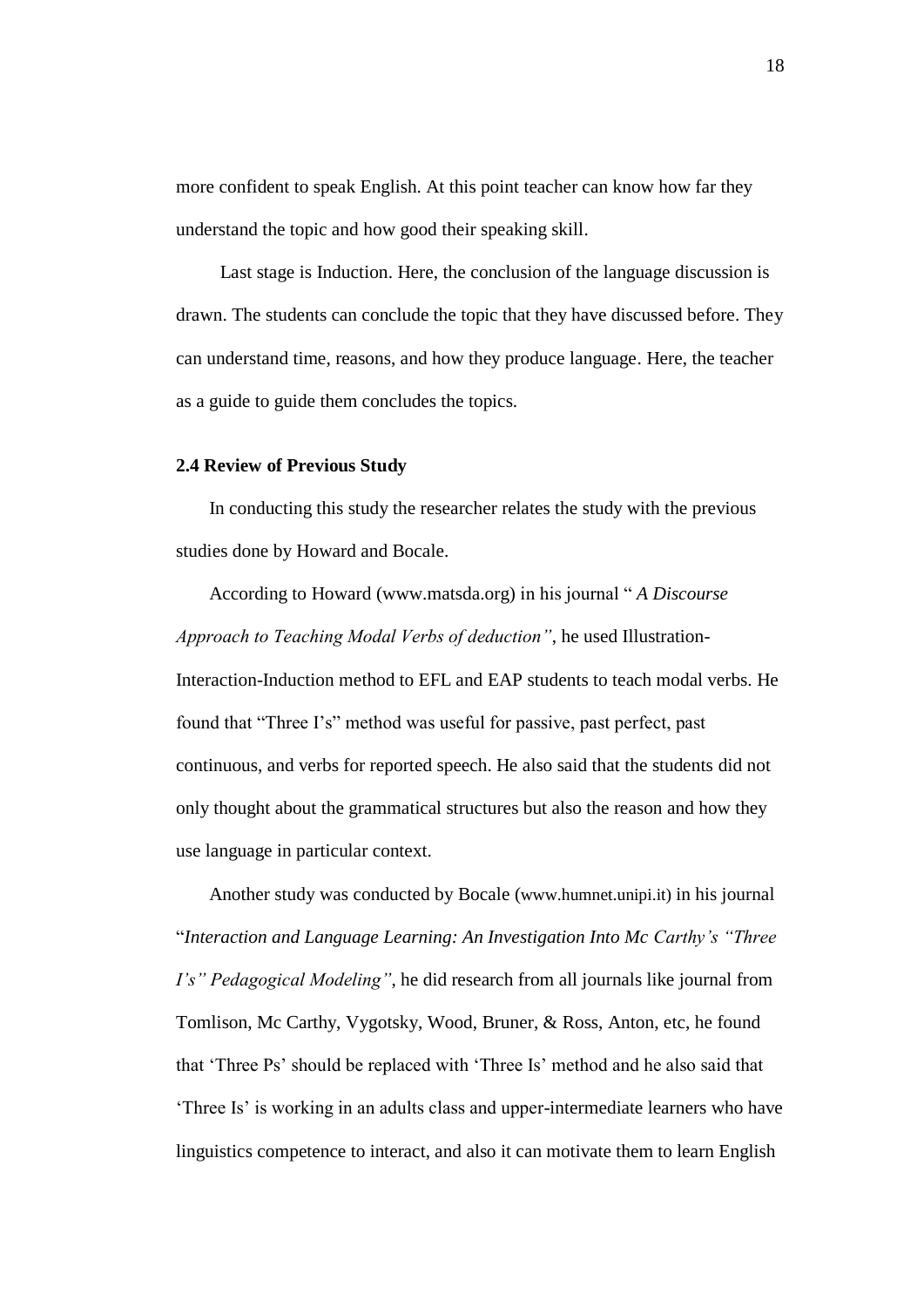and have a little doubt in their attention and effort than "Three P"s" method. The differences of "Three P's" and "Three I's" are first, in "Three P's" the teacher as a center point in learning process so, teacher more active than learners, while in "Three I's", students as the center point in learning process and the teacher just guide them to learn speaking English. Second, "Three P"s" make the students feel bored because they only receive the information of materials from the teacher but, in "Three I"s" the students will not feel bored because they active to observe and find the language features from the text or audio that teacher had been given.

These two studies are almost same. The difference lies on the data collection and the subject of the study. Both of these researches used "Three I"s" to improve the students" speaking skill. Furthermore, the researcher is interested in conducting the similar to improve students" speaking skill. The researcher chooses senior high school science students because Bocale (www.humnet.unipi.it) said that "Three I's" is appropriate for adults class but, in this research the students have low linguistics competence. So, this is the difference between this study with the other studies. Because the subject is high school science students who have low linguistics competence, so the researcher uses "Three I's" in simple speaking such as speak using functional text (expressions of making suggestion, expressions of asking suggestion, responds of accepting or declining suggestion, expressions of offering something, and responds of accepting or declining offering).

Related to the previous studies above, the researcher assumes that "Three I's" has positive influence in teaching speaking English. Because this method